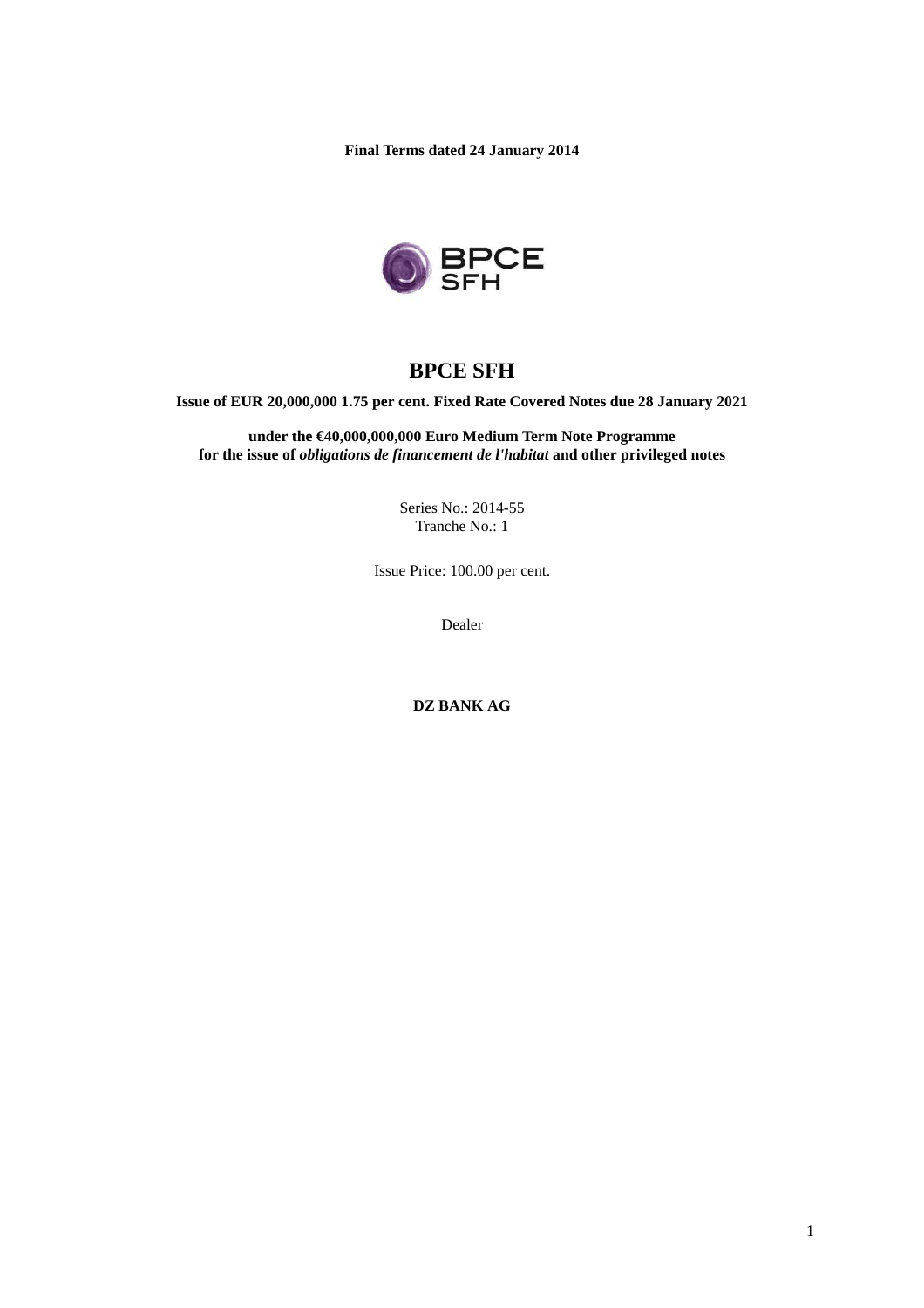#### **PART A - CONTRACTUAL TERMS**

Terms used herein shall be deemed to be defined as such for the purposes of the terms and conditions (the "**Terms and Conditions**") set forth in the base prospectus dated 30 April 2013 which received visa No. 13-192 from the *Autorité des marchés financiers* (the "**AMF**") on 30 April 2013 as supplemented by (i) the first supplement dated 9 August 2013 which received visa No. 13-453 from the AMF on 9 August 2013 and (ii) the second supplement dated 2 October 2013 which received visa No. 13-522 from the AMF on 2 October 2013 (together, the "**Base Prospectus**") which together constitute a base prospectus for the purposes of the Prospectus Directive (as defined below).

This document constitutes the final terms (the "**Final Terms**") relating to the notes described herein (the "**Notes**") for the purposes of Article 5.4 of the Prospectus Directive and must be read in conjunction with such Base Prospectus. Full information on the Issuer and the offer of the Notes is only available on the basis of the combination of these Final Terms and the Base Prospectus. The Base Prospectus and these Final Terms are available for viewing on the websites of BPCE (www.bpce.fr) and of the AMF (www.amf-france.org) and during normal business hours at the registered office of the Issuer and at the specified office of the Paying Agent(s) where copies may be obtained.

"**Prospectus Directive**" means Directive 2003/71/EC of the European Parliament and of the Council of 4 November 2003 (as amended, including by the 2010 PD Amending Directive, to the extent implemented in the relevant Member State of the European Economic Area which has implemented the Prospectus Directive (each a "**Relevant Member State**")), and includes any relevant implementing measure of the Prospectus Directive in each Relevant Member State, and "**2010 PD Amending Directive**" means Directive 2010/73/EU of the European Parliament and of the Council of 24 November 2010 and includes any relevant implementing measure of the 2010 PD Amending Directive.

| 1.               | (i)                                       | <b>Series Number:</b>                      | 55                                                                                                                                                                                                                     |  |
|------------------|-------------------------------------------|--------------------------------------------|------------------------------------------------------------------------------------------------------------------------------------------------------------------------------------------------------------------------|--|
|                  | (ii)                                      | <b>Tranche Number:</b>                     | 1                                                                                                                                                                                                                      |  |
|                  | (iii)                                     | which Notes become<br>Date on<br>fungible: | Not Applicable                                                                                                                                                                                                         |  |
| $\overline{2}$ . |                                           | <b>Specified Currency:</b>                 | Euro ("EUR")                                                                                                                                                                                                           |  |
| 3.               | <b>Aggregate Nominal Amount of Notes:</b> |                                            |                                                                                                                                                                                                                        |  |
|                  | (i)                                       | Series:                                    | EUR 20,000,000                                                                                                                                                                                                         |  |
|                  | (iii)                                     | Tranche:                                   | EUR 20,000,000                                                                                                                                                                                                         |  |
| 4.               | <b>Issue Price:</b>                       |                                            | 100.00 per cent. of the Aggregate Nominal Amount of<br>the Tranche                                                                                                                                                     |  |
| 5.               |                                           | <b>Specified Denomination(s):</b>          | EUR 100,000                                                                                                                                                                                                            |  |
| 6.               | <b>Issue Date:</b><br>(i)                 |                                            | 28 January 2014                                                                                                                                                                                                        |  |
|                  | (ii)                                      | <b>Interest Commencement Date:</b>         | <b>Issue Date</b>                                                                                                                                                                                                      |  |
| 7.               | <b>Final Maturity Date:</b>               |                                            | 28 January 2021                                                                                                                                                                                                        |  |
| 8.               | <b>Interest Basis:</b>                    |                                            | 1.75 per cent. Fixed Rate                                                                                                                                                                                              |  |
|                  |                                           |                                            | (further particulars specified below)                                                                                                                                                                                  |  |
| 9.               | <b>Redemption/Payment Basis:</b>          |                                            | Subject to any purchase and cancellation or early<br>redemption, the Notes will be redeemed at the Final<br>Maturity Date at 100 per cent. of the Aggregate<br>Nominal Amount<br>(further particulars specified below) |  |
| 10.              |                                           | <b>Change of Interest Basis:</b>           | Not Applicable                                                                                                                                                                                                         |  |
| 11.              |                                           | <b>Put/Call Options:</b>                   | Not Applicable                                                                                                                                                                                                         |  |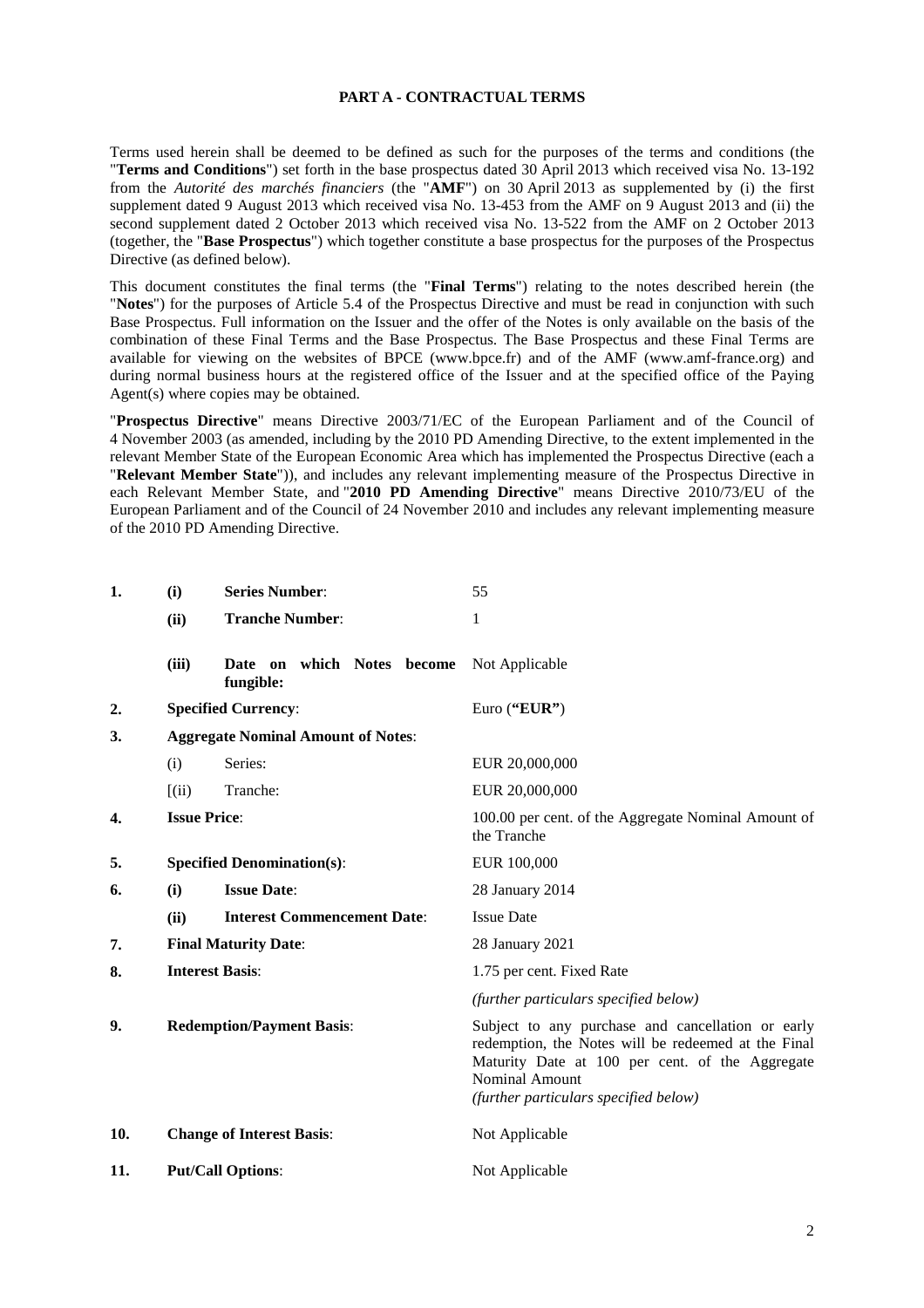**12. Date of corporate authorisations for** 

Decisions of the Conseil d'administration (board of directors) of the Issuer (i) dated 19 December 2013 authorising the issue of *obligations de financement de l'habitat* and other resources benefiting from the *privilège* referred to in Article L.515-19 of the French *Code monétaire et financier* up to €7,000,000,000 for the period beginning on 1 January 2014 and ending on 31 December 2014 and (ii) dated 19 December 2013 authorising the quarterly programme of borrowings benefiting from such *privilège* up to €3,000,000,000 for the first quarter of 2014

#### **PROVISIONS RELATING TO INTEREST (IF ANY) PAYABLE**

| 13. | <b>Fixed Rate Note Provisions:</b>                                    |                                                                                                                                 | Applicable                                                                                                            |  |
|-----|-----------------------------------------------------------------------|---------------------------------------------------------------------------------------------------------------------------------|-----------------------------------------------------------------------------------------------------------------------|--|
|     | (i)                                                                   | Rate(s) of Interest:                                                                                                            | 1.75 per cent. <i>per annum</i> payable annually in arrear                                                            |  |
|     | (ii)<br>Interest Payment Date(s):<br>Fixed Coupon Amount(s):<br>(iii) |                                                                                                                                 | 28 January in each year up to and including the Final<br><b>Maturity Date</b><br>EUR 1,750 per Specified Denomination |  |
|     |                                                                       |                                                                                                                                 |                                                                                                                       |  |
|     | (iv)                                                                  | Broken Amount(s):                                                                                                               | Not Applicable                                                                                                        |  |
|     | (v)                                                                   | Day Count Fraction<br>(Condition)<br>$5(a)$ :                                                                                   | Actual/Actual-ICMA                                                                                                    |  |
|     | (vi)                                                                  | <b>Determination Dates:</b>                                                                                                     | 28 January in each year                                                                                               |  |
| 14. | <b>Floating Rate Note Provisions:</b>                                 |                                                                                                                                 | Not Applicable                                                                                                        |  |
| 15. | <b>Zero Coupon Note Provisions</b>                                    |                                                                                                                                 | Not Applicable                                                                                                        |  |
|     |                                                                       | PROVISIONS RELATING TO REDEMPTION                                                                                               |                                                                                                                       |  |
| 16. | <b>Call Option:</b>                                                   |                                                                                                                                 | Not Applicable                                                                                                        |  |
| 17. | <b>Put Option:</b>                                                    |                                                                                                                                 | Not Applicable                                                                                                        |  |
| 18. | <b>Final Redemption Amount of each Note:</b>                          |                                                                                                                                 | EUR 100,000 per Specified Denomination                                                                                |  |
| 19. | <b>Redemption by Instalment:</b>                                      |                                                                                                                                 | Not Applicable                                                                                                        |  |
| 20. |                                                                       | <b>Early Redemption Amount:</b>                                                                                                 |                                                                                                                       |  |
|     |                                                                       | Early Redemption Amount(s) of each Note<br>payable on event of default or other early<br>redemption as set out in the Terms and |                                                                                                                       |  |
|     | Conditions:                                                           |                                                                                                                                 | EUR 100,000 per Specified Denomination                                                                                |  |
| 21. |                                                                       | <b>Purchases (Condition 6(h)):</b>                                                                                              | The Notes purchased may be held and resold as set out<br>in the Terms and Conditions                                  |  |

#### **GENERAL PROVISIONS APPLICABLE TO THE NOTES**

| 22. | <b>Governing law:</b><br><b>Form of Notes:</b>                                                                                |                               | French law                      |
|-----|-------------------------------------------------------------------------------------------------------------------------------|-------------------------------|---------------------------------|
| 23. |                                                                                                                               |                               | Dematerialised Notes            |
|     | $\rm(i)$                                                                                                                      | Form of Dematerialised Notes: | Bearer form <i>(au porteur)</i> |
|     | (i)                                                                                                                           | <b>Registration Agent:</b>    | Not Applicable                  |
|     | (iii)                                                                                                                         | Temporary Global Certificate: | Not Applicable                  |
| 24. | <b>Financial Centre(s) or other special</b><br>provisions relating to payment dates for<br>the purposes of Condition $7(g)$ : |                               | Not Applicable                  |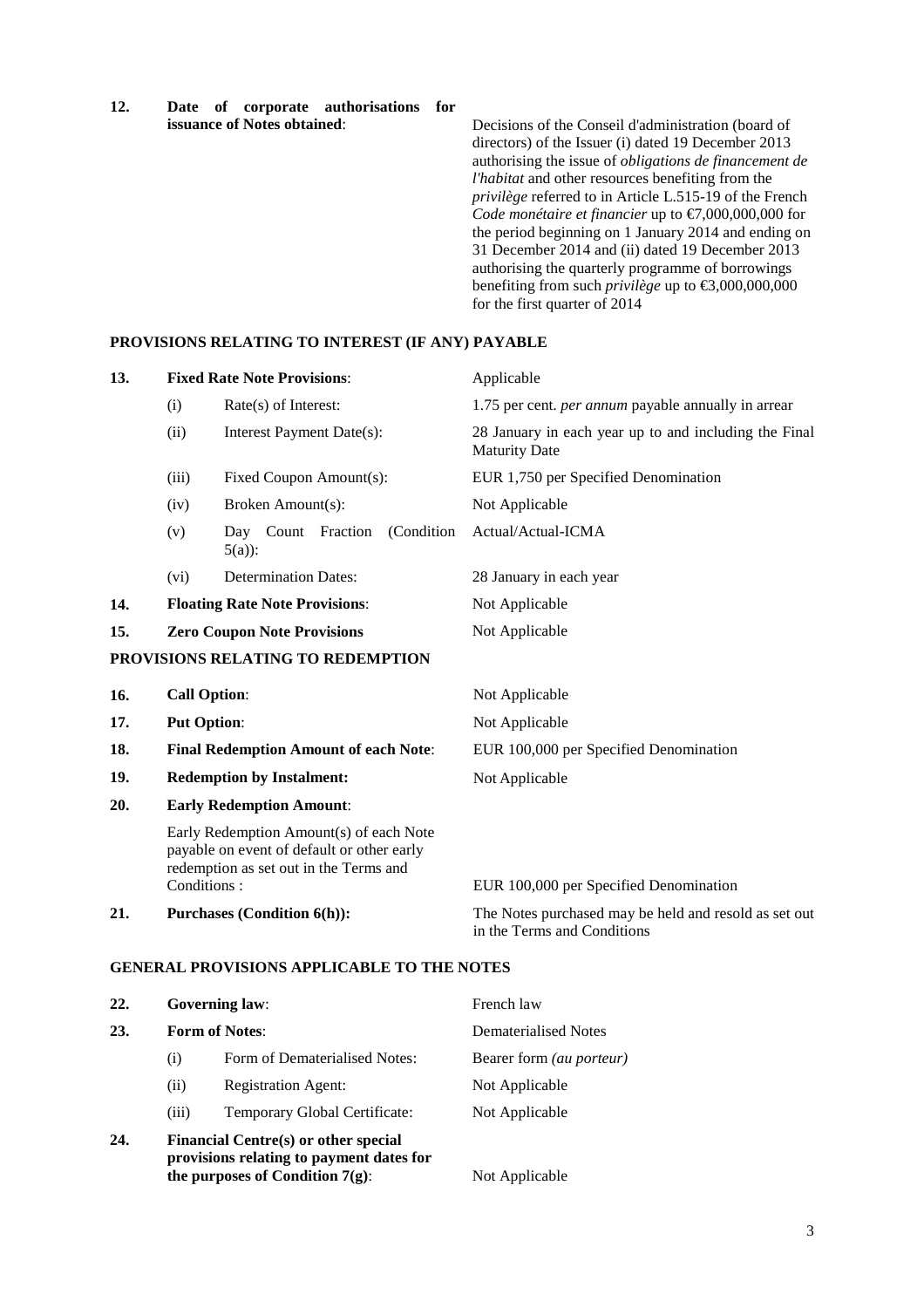- **25. Talons for future Coupons or Receipts to be attached to Definitive Materialised Notes (and dates on which such Talons mature**): Not Applicable.
- 

**26.** *Masse*: The provisions of Condition 10 apply.

The initial Representative will be: **Sylvain Thomazo**  20, rue Victor Bart 78000 Versailles France

The alternate Representative will be: **Sandrine D'Haussy**  69, avenue Gambetta 94100 Saint Maur Des Fosses France

#### **GENERAL**

The aggregate principal amount of Notes issued has been translated into Euro at the rate of [●] per cent. producing a sum of: Not Applicable

#### **RESPONSIBILITY**

I accept responsibility for the information contained in these Final Terms.

Signed on behalf of BPCE SFH:

By: Jean-Philippe Berthaut, *Directeur Général Délégué*

Duly authorised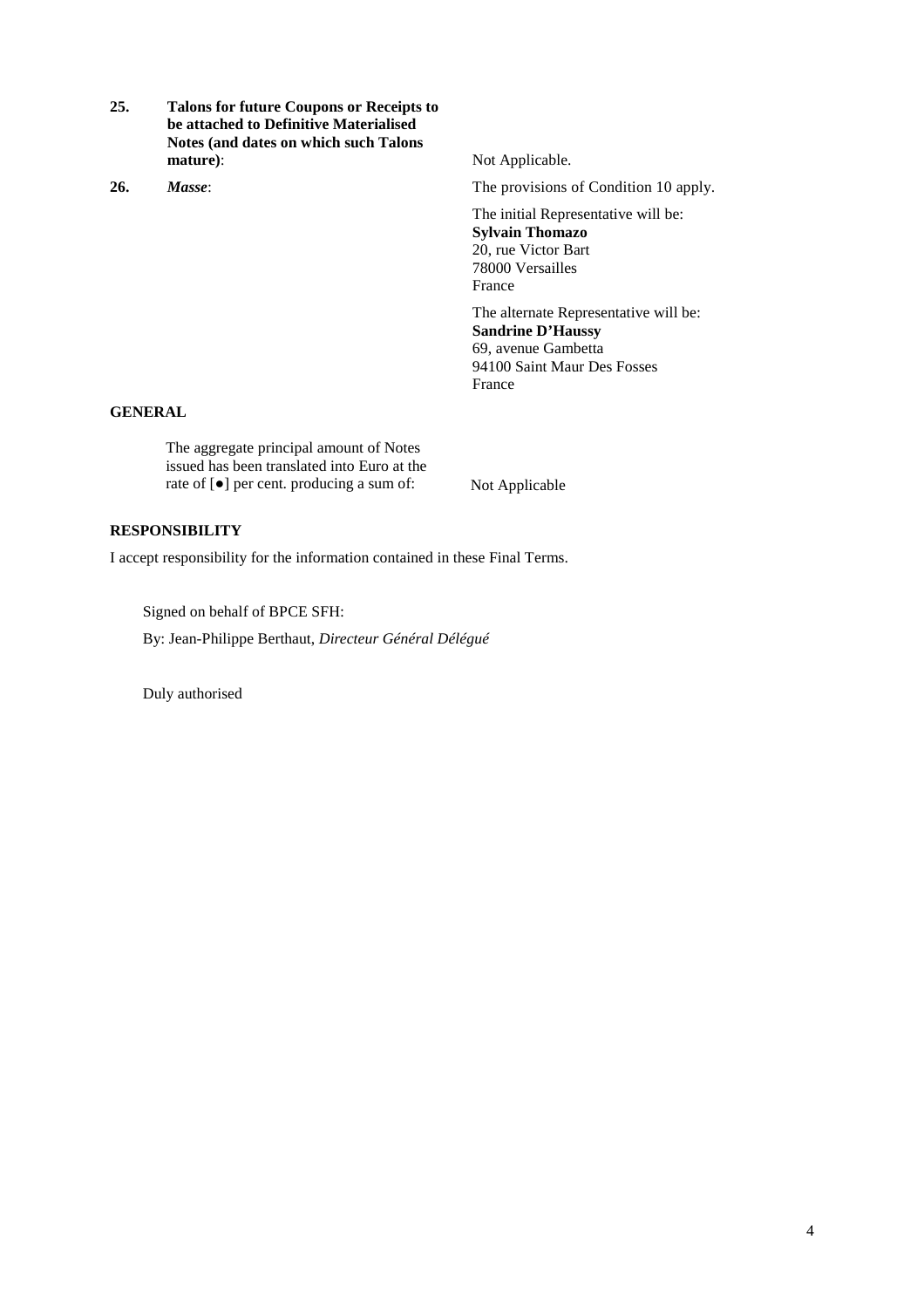## **PART B - OTHER INFORMATION**

### **1. LISTING AND ADMISSION TO TRADING**

| (i)   | $Listing(s)$ :                                                                                                                                                                                         | <b>Euronext Paris</b>                                                                                                                                                                                                                                                                                                                                                                                                                                              |  |  |
|-------|--------------------------------------------------------------------------------------------------------------------------------------------------------------------------------------------------------|--------------------------------------------------------------------------------------------------------------------------------------------------------------------------------------------------------------------------------------------------------------------------------------------------------------------------------------------------------------------------------------------------------------------------------------------------------------------|--|--|
| (ii)  | (a) Admission to trading:                                                                                                                                                                              | Application has been made by the Issuer (or on its<br>behalf) for the Notes to be admitted to trading on<br>Euronext Paris with effect from the Issue Date.                                                                                                                                                                                                                                                                                                        |  |  |
|       | (b) Regulated Markets or equivalent markets<br>on which, to the knowledge of the Issuer,<br>securities of the same class of the Notes to be<br>admitted to trading are already admitted to<br>trading: | Not Applicable                                                                                                                                                                                                                                                                                                                                                                                                                                                     |  |  |
| (iii) | Estimate of total expenses related to<br>admission to trading:                                                                                                                                         | <b>EUR 4,000</b>                                                                                                                                                                                                                                                                                                                                                                                                                                                   |  |  |
| 2.    | <b>RATINGS</b>                                                                                                                                                                                         |                                                                                                                                                                                                                                                                                                                                                                                                                                                                    |  |  |
|       | Ratings:                                                                                                                                                                                               | The Notes are expected upon issue to be rated:                                                                                                                                                                                                                                                                                                                                                                                                                     |  |  |
|       |                                                                                                                                                                                                        | $S\&P: AAA;$                                                                                                                                                                                                                                                                                                                                                                                                                                                       |  |  |
|       |                                                                                                                                                                                                        | Moody's: Aaa;                                                                                                                                                                                                                                                                                                                                                                                                                                                      |  |  |
|       |                                                                                                                                                                                                        | Both S&P and Moody's are established in the<br>European Union and registered under Regulation (EC)<br>1060/2009 of the European Parliament and the Council<br>of 16 September 2009 on credit rating agencies, as<br>amended (the "CRA Regulation") and included in the<br>list of registered credit rating agencies published on<br>the website of the European Securities and Markets<br>Authority (www.esma.europa.eu) in accordance with<br>the CRA Regulation. |  |  |
| 3     | <b>INTERESTS OF NATURAL AND LEGAL PERSONS INVOLVED IN THE ISSUE</b>                                                                                                                                    |                                                                                                                                                                                                                                                                                                                                                                                                                                                                    |  |  |
|       | of the Notes has an interest material to the offer.                                                                                                                                                    | Save as discussed in "Subscription and Sale", so far as the Issuer is aware, no person involved in the offer                                                                                                                                                                                                                                                                                                                                                       |  |  |
| 4.    | <b>FIXED RATE NOTES ONLY - YIELD</b>                                                                                                                                                                   |                                                                                                                                                                                                                                                                                                                                                                                                                                                                    |  |  |

|    | Indication of yield:                                                                                                                                                   | 1.75 per cent. <i>per annum</i> |
|----|------------------------------------------------------------------------------------------------------------------------------------------------------------------------|---------------------------------|
| 5. | <b>OPERATIONAL INFORMATION</b>                                                                                                                                         |                                 |
|    | <b>ISIN</b> Code:                                                                                                                                                      | FR0011697051                    |
|    | Common Code:                                                                                                                                                           | 101948382                       |
|    | Depositaries:                                                                                                                                                          |                                 |
|    | Euroclear France to act as Central<br>(a)<br>Depositary:                                                                                                               | <b>Yes</b>                      |
|    | Common Depositary for Euroclear<br>(b)<br>Bank and Clearstream<br>Banking,<br>société anonyme:                                                                         | N <sub>0</sub>                  |
|    | Any clearing system(s) other than Euroclear<br>Bank S.A./N.V. and Clearstream Banking,<br>relevant<br>and<br>the<br>société<br>anonyme<br>$identification number(s)$ : | Not Applicable                  |
|    | Delivery:                                                                                                                                                              | Delivery free of payment        |
|    |                                                                                                                                                                        |                                 |